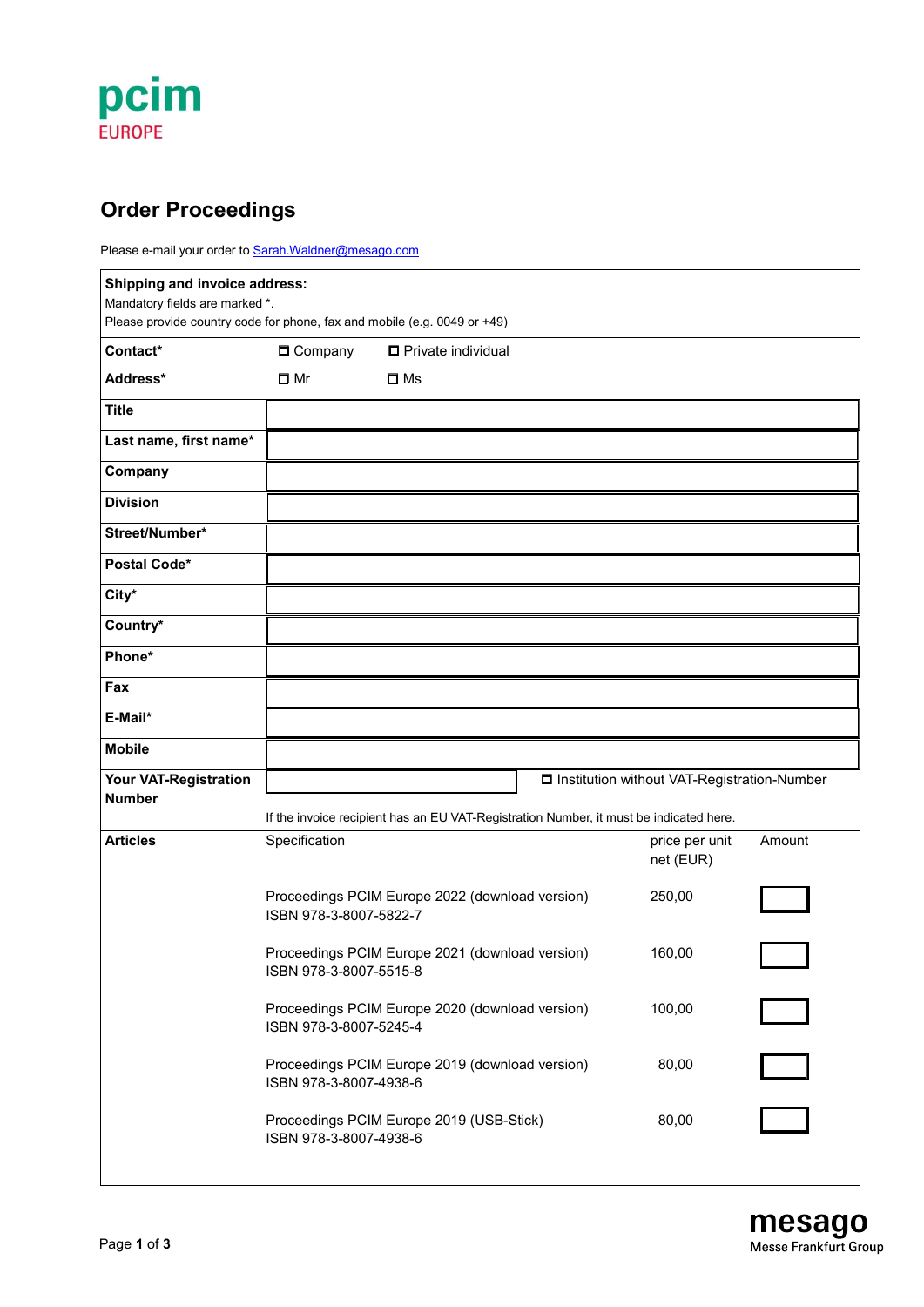

|                           | Proceedings PCIM Europe 2018 (USB-Stick)<br>ISBN 978-3-8007-4646-0 |                      | 50,00 |  |
|---------------------------|--------------------------------------------------------------------|----------------------|-------|--|
|                           | Proceedings PCIM Europe 2017 (USB-Stick)<br>ISBN 978-3-8007-4424-4 |                      | 40,00 |  |
|                           | Proceedings PCIM Europe 2016 (USB-Stick)<br>ISBN 978-3-8007-4186-1 |                      | 40,00 |  |
|                           | Proceedings PCIM Europe 2015 (USB-Stick)<br>ISBN 978-3-8007-3924-0 |                      | 40,00 |  |
|                           | Proceedings PCIM Europe 2014 (USB-Stick)<br>ISBN 978-3-8007-3603-4 |                      | 40,00 |  |
|                           | Proceedings PCIM Europe 2013 (USB-Stick)<br>ISBN 978-3-8007-3505-1 |                      | 40,00 |  |
| <b>Shipping fee</b>       | Germany<br>Europe / Rest of world                                  | 3,30 EUR<br>4,30 EUR |       |  |
| <b>Payment by invoice</b> |                                                                    |                      |       |  |

#### **Payment by invoice**

Please note that your invoice will include the net amount for your order plus VAT plus shipping fee.

#### **Data protection agreement**

Mesago Messe Frankfurt GmbH collects, processes and uses the data you provide here to carry out your order. In addition, we would be pleased to provide you with further suitable offers and services within Messe Frankfurt Group. Mesago Messe Frankfurt GmbH would therefore like to process and use your data accordingly. This means that we would also wish to pass on your details to our contractors within Messe Frankfurt Group and to suitable sales partners within your own country.

I hereby agree to the processing and use of my data for further information

 $\Box$  I also agree to receive information by email.

You have the right to revoke your consent at any time with effect for the future. To do so or if you have any questions, please email us at privacy@mesago.com or write to the following mail address: Mesago Messe Frankfurt GmbH, Rotebuehlstr. 83-85, 70178 Stuttgart, Germany. Alternatively, just use the unsubscribe link provided in our emailings. For further information please see our privacy policy [https://corporate.mesago.com/events/en/privacy-policy.html.](https://corporate.mesago.com/events/en/privacy-policy.html)

> mesago Messe Frankfurt Group